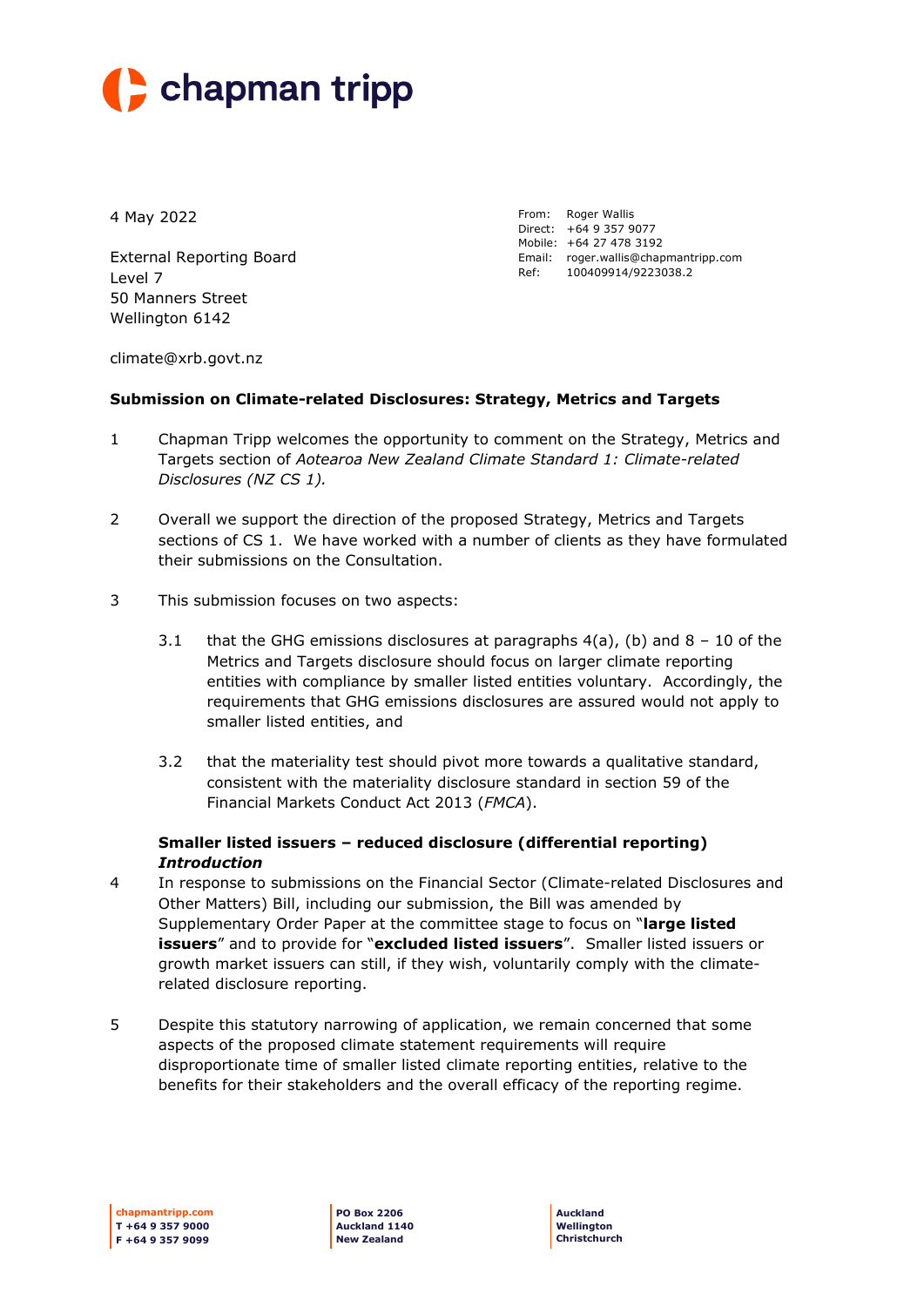6 Accordingly, we submit that the proposed climate statement adopt a *reduced disclosure reporting* (i.e. differential reporting) approach for small listed issuers. This works well in the financial reporting context. As an alternative, application of the Metrics and Targets paragraphs to smaller listed issuers could be deferred for a few years but we think that would be an inferior approach.

#### *Proposed enhanced reporting for larger listed climate reporting entities*

- 7 We propose that NZ CS 1 adopt an additional definition of "**enhanced reporting entity"**, being a climate reporting entity that is not a small listed issuer. In particular, we submit that paragraphs 8, 9 and 10 of the proposed Metrics and Targets section of NZ CS 1 (on publication of GHG emissions and a GHG emissions report), only be mandatory for enhanced reporting entities.
- 8 Accordingly, only enhanced reporting entities would be required to arrange for assurance of greenhouse gas emission disclosures. It is clear that the Act contemplates that not all aspects of climate statements may be subject to assurance, and that where GHG disclosures are not required, assurance is not required. This is confirmed by s 461ZH (our emphasis):

#### **461ZH Assurance engagement required for parts of climate statements relating to greenhouse gas emissions**

Every climate reporting entity must ensure that the climate statements or group climate statements that are required to be prepared under any of sections 461Z to 461ZC are, *to the extent that those statements are required to disclose greenhouse gas emissions*, the subject of an assurance engagement. (our emphasis added)

#### *Definition of small listed issuer (and therefore enhanced reporting entity)*

- <span id="page-1-0"></span>9 We offer two approaches to define a small listed issuer (and therefore not an enhanced reporting entity):
	- 9.1 as a listed issuer that is not, at balance state, a constituent of the S&P NZX50 headline index; or
	- 9.2 as a listed issuer that had market capitalisation below a specified dollar amount (calculated using similar methodology as provided for in section 461P of the FMCA, as to be inserted by Part 1 of the Act).
- <span id="page-1-1"></span>10 Set out in Appendix 1 are the constituents of the S&P NZX50 as at the most recent quarterly rebalance for 31 March 2022. The smallest constituent had market capitalisation of \$307 million. Set out in Appendix 2 is the market capitalisation on NZX listed climate reporting entities as at 31 March 2022.
- 11 On balance, we think the approach in paragraph [9.1](#page-1-0) is simpler, but if the XRB prefers paragraph [9.2,](#page-1-1) we suggest adopting a market capitalisation threshold of \$300 million, which is broadly the same level as the lowest current S&P NZX50 index constituent.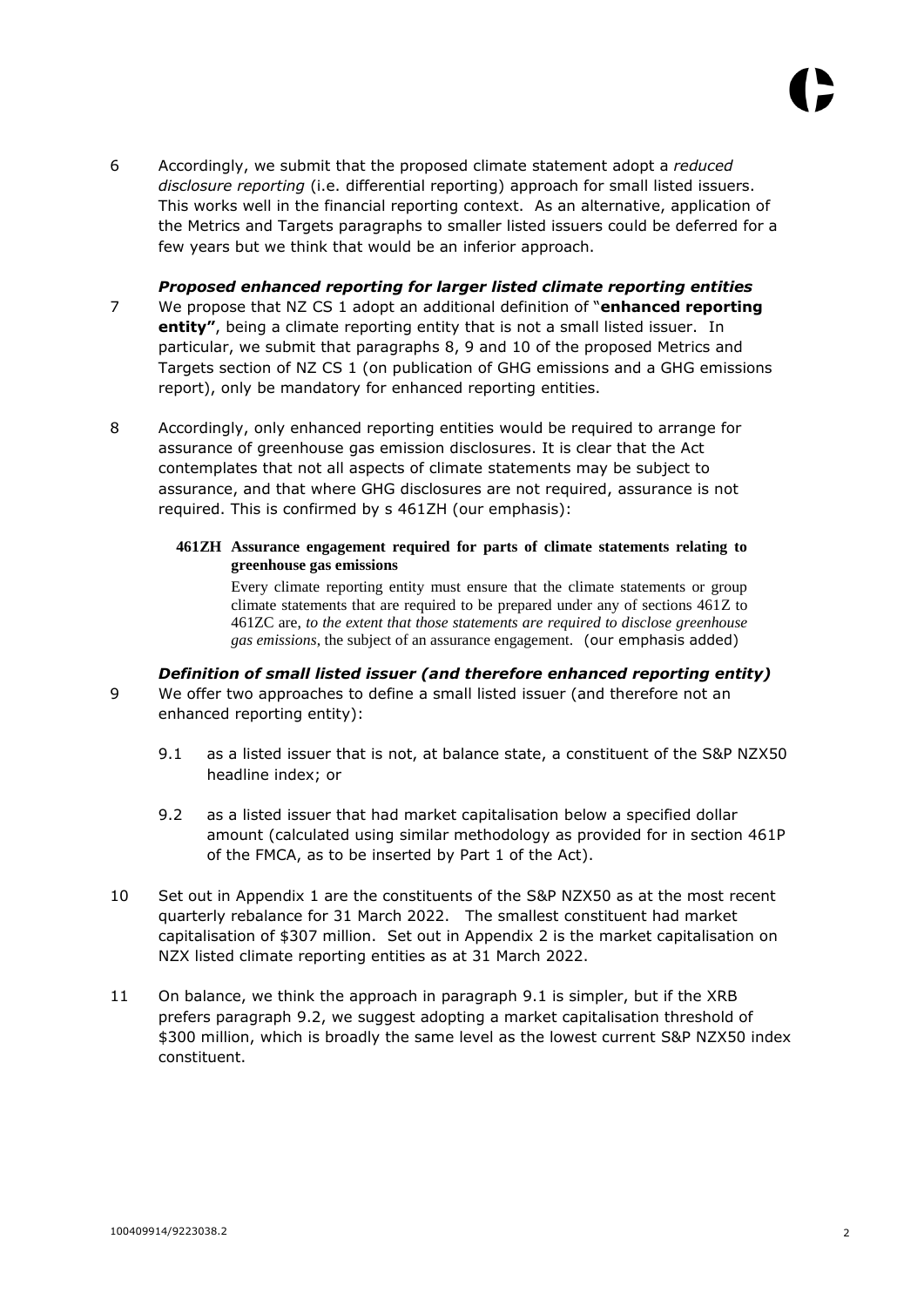#### *Rationale*

- 12 Our submission is informed by the Bill's Regulatory Impact Statement (*RIS*), discussions with our clients about the time and costs needed to comply with the regime, and the approach taken internationally. For example:
	- 12.1 the recently announced SEC rule would exempt small US registrant entities from having to report, at least, Scope 3 emissions and there would be no mandatory assurance $1$
	- 12.2 the regime proposed for the UK by the Financial Conduct Authority (FCA) was initially limited to 'premium listed issuers' rather than all 'standard' issuers (being generally those with higher market capitalisation)<sup>2</sup> and draft statutory rules would only apply to an issuer with more than 500 employees. $3$  Although the FCA has since extended its regime to 'standard' issuers, it is a 'comply or explain' regime, which means smaller listed issuers can elect not to undertake metric and target reporting
	- 12.3 the experience of our clients undertaking voluntary reporting that several FTE staff equivalents are dedicated to preparation of climate statements
	- 12.4 pages 10-11 and 33 of the RIS estimating the costs of compliance for first time adoption of climate statement reporting, and for on-going reporting
	- 12.5 page 33 of the RIS stating that a listed emissions intensive company with over \$1 billion of revenue, and a global accounting firm, had provided a wide range of estimated compliance costs, the top end of which was several hundred thousand dollars. It is clear from the RIS description of the estimate breakdown that much of the cost was in formulating inputs to GHG emissions disclosure
	- 12.6 page 10 of the RIS outlining that the estimated costs of a first time 'medium sized issuer' would be in the order of NZ\$720,000, with ongoing costs thereafter of NZ\$200,000 per annum
	- 12.7 Recommendation 1.5 of the ASX Corporate Governance Council *Corporate Governance Principles and Recommendations* (4th Edition) (*ASC Governance Code*), which applies a more onerous gender board composition disclosure requirements on those listed issuers in the S&P/ASX300 index. Similar enhanced reporting is required elsewhere in the ASX Governance Code.

-

<sup>1</sup> See [https://www.sec.gov/news/press-release/2022-46,](https://www.sec.gov/news/press-release/2022-46) [https://www.sec.gov/files/33-11042-fact](https://www.sec.gov/files/33-11042-fact-sheet.pdf)[sheet.pdf](https://www.sec.gov/files/33-11042-fact-sheet.pdf) and<https://www.sec.gov/rules/proposed/2022/33-11042.pdf>

<sup>2</sup> See<https://www.fca.org.uk/publication/policy/ps20-17.pdf>

<sup>&</sup>lt;sup>3</sup> See [https://www.legislation.gov.uk/ukdsi/2021/9780348228519/contents,](https://www.legislation.gov.uk/ukdsi/2021/9780348228519/contents) and [https://www.icas.com/landing/sustainability/non-financial-reporting/climate-change-reporting-to](https://www.icas.com/landing/sustainability/non-financial-reporting/climate-change-reporting-to-be-mandatory-for-largest-uk-entities)[be-mandatory-for-largest-uk-entities](https://www.icas.com/landing/sustainability/non-financial-reporting/climate-change-reporting-to-be-mandatory-for-largest-uk-entities)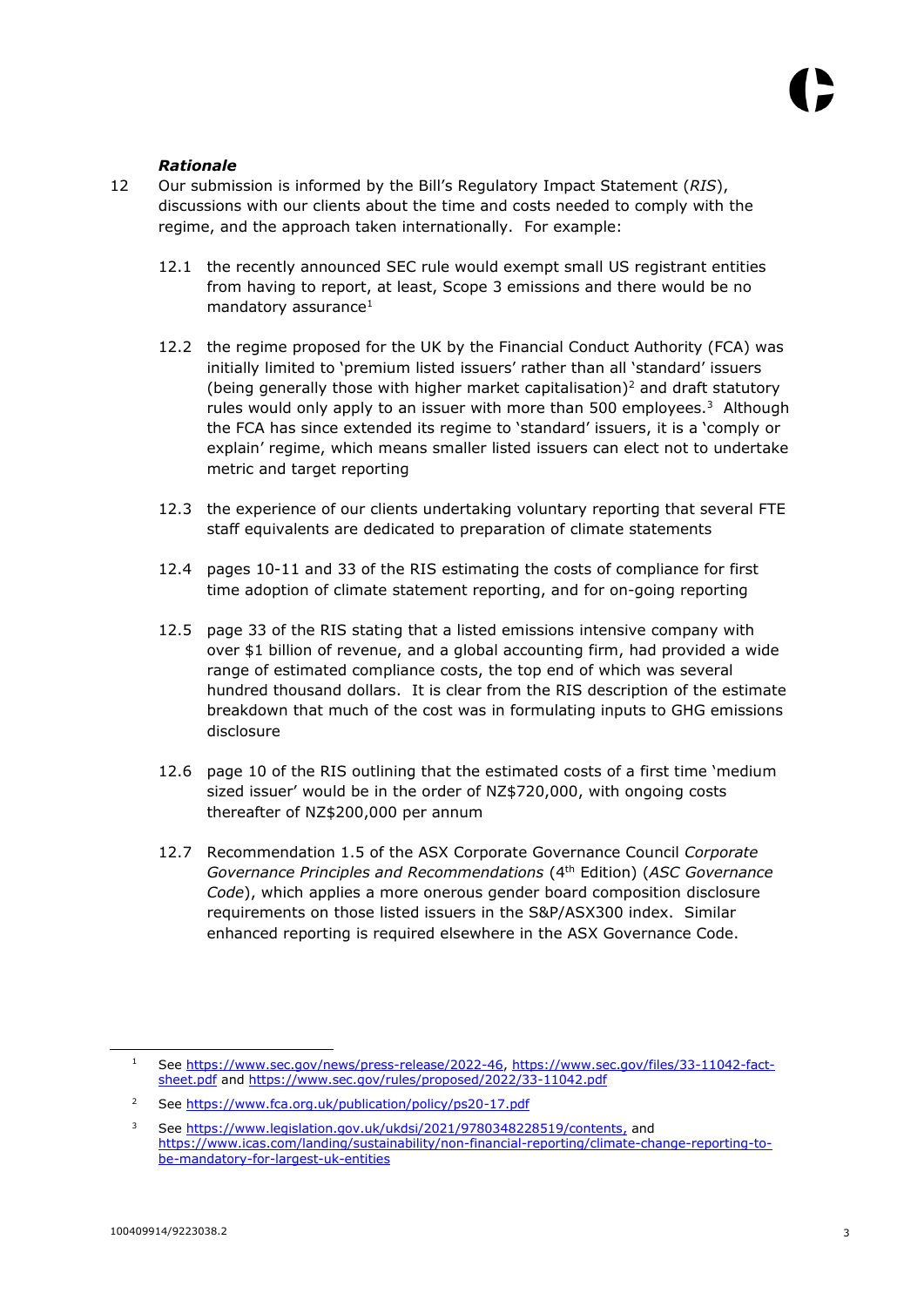- 13 A focus on larger corporates is also consistent with the approach taken in Europe where the Non-Financial Reporting Directive (2014/95/EU) initially required environmental and GHG reporting for "large" listed companies and financial institutions (determined by factors including balance sheet (€20M), turnover (€40M) and employee numbers (500)). The European Commission has since proposed extending such reporting to capture smaller entities (via the proposed Corporate Sustainability Reporting Directive) but that transition is occurring after five years of compliance by "large" organisations.
- 14 A specific focus on "enhanced reporting entities" as proposed would ensure that the resource demands of producing good quality climate statements are justified by, and proportional to, the size of entity. Disproportionate reporting obligations may be counter-productive both in terms of the quality of climate statements and positive adoption of climate-related disclosures.

#### **Materiality**

- 15 We broadly support the direction of XRB's proposed materiality definition.
- 16 However we think XRB should focus more on qualitative disclosure, and less on quantitative materiality, whether framed by reference to "enterprise value" or otherwise.
- 17 We consider the better test would be to adapt section 59 of the FMCA which provides that material information is information that "*a reasonable person would expect to, or to be likely to, influence persons who [commonly invest in financial products] in deciding whether to [acquire the financial products on offer]".*
- 18 Importantly, section 59 of the FMCA only requires disclosure that relates to the particular financial products on offer or the particular issuer, rather than to financial products generally or issuers generally. Again, we think it important that the materiality adopted in NZ CS 1 only relate to matters affecting the particular climate reporting entity rather than climate reporting entities generally.
- 19 The views reflected in this submission are those of Chapman Tripp lawyers that act for listed issuers, and do not represent any particular client view,

Yours faithfully Roger Wallis Partner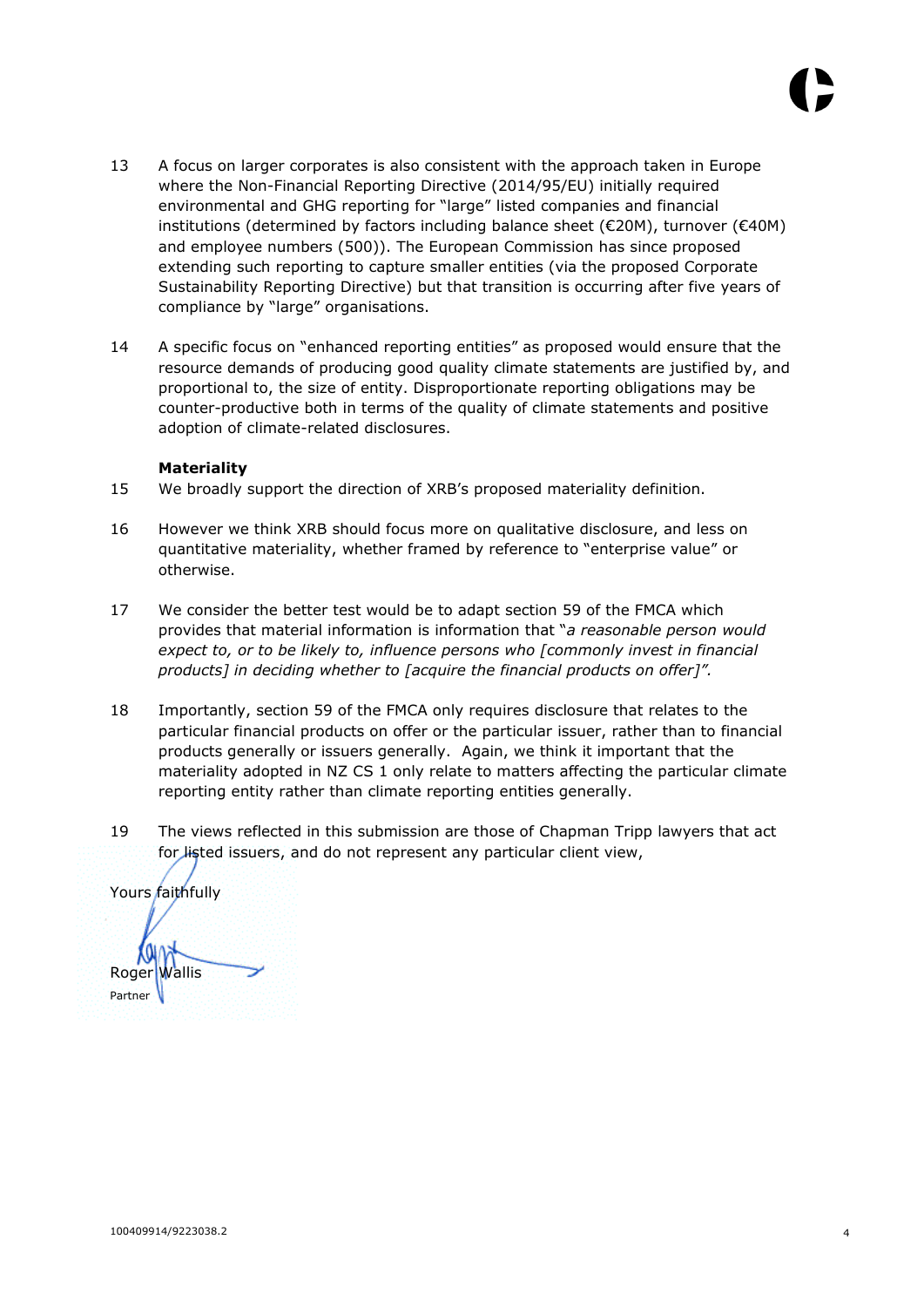### **Appendix 1: S&P NZX 50 as at 31 March 2022**

| Code       | Company                                        | Capitalisation |
|------------|------------------------------------------------|----------------|
| AIA        | Auckland International Airport Limited         | 9,419M         |
| AIR        | Air New Zealand Limited (NS)                   | 1,415M         |
| ARG        | <b>Argosy Property Limited</b>                 | 1,120M         |
| ARV        | Arvida Group Limited                           | 1,174M         |
| ATM        | The a2 Milk Company Limited                    | 3,577M         |
| <b>CEN</b> | <b>Contact Energy Limited</b>                  | 6,350M         |
| CNU        | Chorus Limited (NS)                            | 3,251M         |
| EBO        | Ebos Group Limited                             | 6,554M         |
| ERD        | <b>EROAD Limited</b>                           | 297M           |
| <b>FBU</b> | <b>Fletcher Building Limited</b>               | 5,001M         |
| <b>FPH</b> | Fisher & Paykel Healthcare Corporation Limited | 12,322M        |
| <b>FRE</b> | Freightways Limited                            | 1,986M         |
| GMT        | Goodman Property Trust (NS)                    | 2,337M         |
| <b>GNE</b> | Genesis Energy Limited (NS)                    | 1,452M         |
| <b>IFT</b> | Infratil Limited                               | 6,042M         |
| <b>IPL</b> | Investore Property Limited (NS)                | 489M           |
| KMD        | <b>KMD Brands Limited</b>                      | 897M           |
| KPG        | Kiwi Property Group Limited                    | 1,656M         |
| <b>MCY</b> | Mercury NZ Limited (NS)                        | 3,798M         |
| MEL        | Meridian Energy Limited (NS)                   | 5,701M         |
| MFT        | Mainfreight Limited                            | 6,955M         |
| <b>NZX</b> | <b>NZX Limited</b>                             | 396M           |
| <b>OCA</b> | Oceania Healthcare Limited                     | 710M           |
| <b>PCT</b> | Precinct Properties New Zealand Limited        | 1,918M         |
| PEB        | Pacific Edge Limited                           | 729M           |
| PFI        | Property for Industry Limited                  | 1,357M         |
| <b>POT</b> | Port of Tauranga Limited                       | 2,018M         |
| <b>PPH</b> | Pushpay Holdings Limited                       | 1,235M         |
| RBD        | Restaurant Brands New Zealand Limited          | 393M           |
| <b>RYM</b> | Ryman Healthcare Limited                       | 3,805M         |
| SAN        | Sanford Limited (NS)                           | 370M           |
| SCL        | <b>Scales Corporation Limited</b>              | 587M           |
| SKC        | SkyCity Entertainment Group Limited (NS)       | 2,159M         |
| SKL        | Skellerup Holdings Limited                     | 1,011M         |
| SKO        | Serko Limited                                  | 483M           |
| SKT        | Sky Network Television Limited                 | 458M           |
| SML        | Synlait Milk Limited (NS)                      | 344M           |
| SPG        | Stride Property Group (NS)                     | 1,026M         |
| SPK        | Spark New Zealand Limited                      | 9,179M         |
| SUM        | Summerset Group Holdings Limited               | 2,677M         |
| THL        | <b>Tourism Holdings Limited</b>                | 369M           |
| <b>TPW</b> | <b>Trustpower Limited</b>                      | 475M           |
| VCT        | Vector Limited                                 | 1,093M         |
| VGL        | Vista Group International Limited              | 432M           |
| <b>WHS</b> | The Warehouse Group Limited                    | 371M           |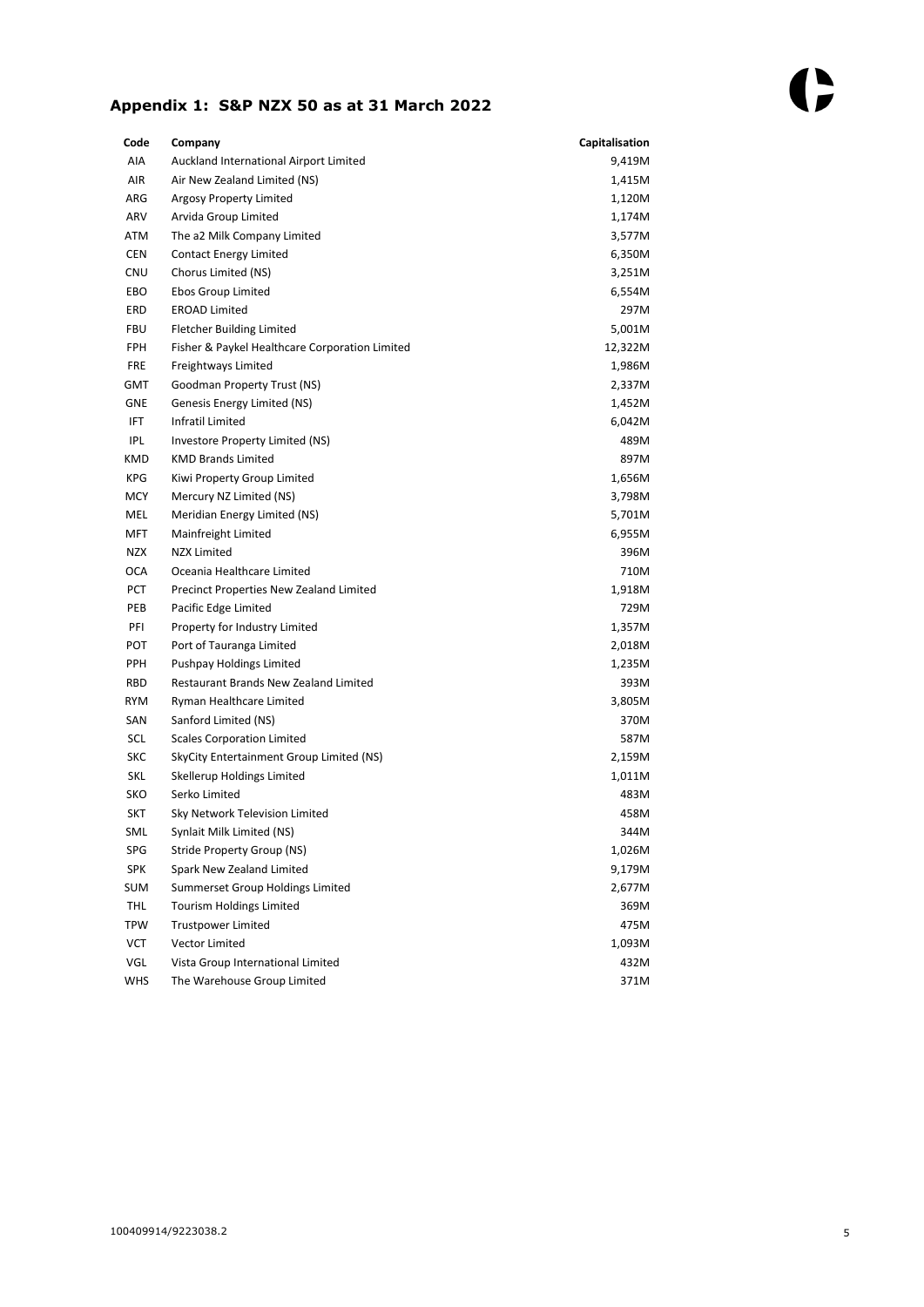## **Appendix 2: NZX listed issuer market capitalisation as at 31 March 2022**

| Code       | Company                                        | Capitalisation   |
|------------|------------------------------------------------|------------------|
| <b>FPH</b> | Fisher & Paykel Healthcare Corporation Limited | \$14,056,490,313 |
| MEL        | Meridian Energy Limited (NS)                   | \$13,004,234,234 |
| AIA        | Auckland International Airport Limited         | \$11,531,130,182 |
| <b>SPK</b> | Spark New Zealand Limited                      | \$8,561,959,447  |
| <b>MFT</b> | Mainfreight Limited                            | \$8,433,503,395  |
| MCY        | Mercury NZ Limited (NS)                        | \$8,105,690,551  |
| EBO        | Ebos Group Limited                             | \$7,824,636,361  |
| <b>CEN</b> | <b>Contact Energy Limited</b>                  | \$6,362,202,169  |
| IFT.       | Infratil Limited                               | \$5,972,864,552  |
| <b>FBU</b> | <b>Fletcher Building Limited</b>               | \$5,084,185,755  |
| <b>RYM</b> | Ryman Healthcare Limited                       | \$4,690,000,000  |
| POT        | Port of Tauranga Limited                       | \$4,204,343,944  |
| ATM        | The a2 Milk Company Limited                    | \$4,194,222,818  |
| <b>VCT</b> | <b>Vector Limited</b>                          | \$4,040,000,000  |
| <b>CNU</b> | Chorus Limited (NS)                            | \$3,303,435,576  |
| GMT        | Goodman Property Trust (NS)                    | \$3,297,635,878  |
| GNE        | Genesis Energy Limited (NS)                    | \$3,005,477,715  |
| <b>SUM</b> | Summerset Group Holdings Limited               | \$2,715,385,262  |
| PCT        | Precinct Properties New Zealand Limited        | \$2,489,046,792  |
| <b>TPW</b> | <b>Trustpower Limited</b>                      | \$2,206,459,650  |
| SKC        | SkyCity Entertainment Group Limited (NS)       | \$2,181,788,950  |
| <b>FRE</b> | Freightways Limited                            | \$2,047,672,558  |
| ZEL        | Z Energy Limited                               | \$1,943,660,258  |
| <b>KPG</b> | Kiwi Property Group Limited                    | \$1,727,104,388  |
| <b>RBD</b> | Restaurant Brands New Zealand Limited          | \$1,726,657,958  |
| AIR        | Air New Zealand Limited (NS)                   | \$1,448,424,957  |
| PFI        | Property for Industry Limited                  | \$1,408,110,571  |
| <b>DGL</b> | Delegat Group Limited                          | \$1,334,918,534  |
| HGH        | <b>Heartland Group Holdings Limited</b>        | \$1,334,033,595  |
| <b>PPH</b> | Pushpay Holdings Limited                       | \$1,300,554,931  |
| <b>BGP</b> | <b>Briscoe Group Limited</b>                   | \$1,280,212,120  |
| ARV        | Arvida Group Limited                           | \$1,238,504,760  |
| ARG        | <b>Argosy Property Limited</b>                 | \$1,168,239,845  |
| SKL        | Skellerup Holdings Limited                     | \$1,165,800,001  |
| WHS        | The Warehouse Group Limited                    | \$1,151,519,158  |
| <b>WIN</b> | Winton Land Limited (NS)                       | \$978,825,329    |
| <b>KMD</b> | <b>KMD Brands Limited</b>                      | \$964,241,882    |
| PEB        | Pacific Edge Limited                           | \$777,683,744    |
| OCA        | Oceania Healthcare Limited                     | \$745,714,725    |
| SCL        | <b>Scales Corporation Limited</b>              | \$731,909,462    |
| SML        | Synlait Milk Limited (NS)                      | \$723,505,298    |
| IPL        | Investore Property Limited (NS)                | \$633,192,257    |
| <b>NPH</b> | Napier Port Holdings Limited                   | \$599,878,191    |
| SKO        | Serko Limited                                  | \$558,829,982    |
| SKT        | Sky Network Television Limited                 | \$506,596,137    |
| ERD        | <b>EROAD Limited</b>                           | \$483,283,887    |
| NZX        | NZX Limited                                    | \$445,982,444    |
| SAN        | Sanford Limited (NS)                           | \$439,478,844    |
| THL        | <b>Tourism Holdings Limited</b>                | \$434,835,621    |
| VGL        | Vista Group International Limited              | \$432,925,197    |
| HLG        | Hallenstein Glasson Holdings Limited           | \$387,122,406    |
| CHI        | Channel Infrastructure NZ Limited              | \$387,112,416    |
| RAK        | Rakon Limited                                  | \$387,103,410    |
| AFT        | <b>AFT Pharmaceuticals Limited</b>             | \$377,957,109    |
| TGG        | T&G Global Limited                             | \$361,502,452    |
| TRA        | <b>Turners Automotive Group Limited</b>        | \$348,580,454    |
| смо        | The Colonial Motor Company Limited             | \$340,024,173    |
|            |                                                |                  |

100409914/9223038.2 6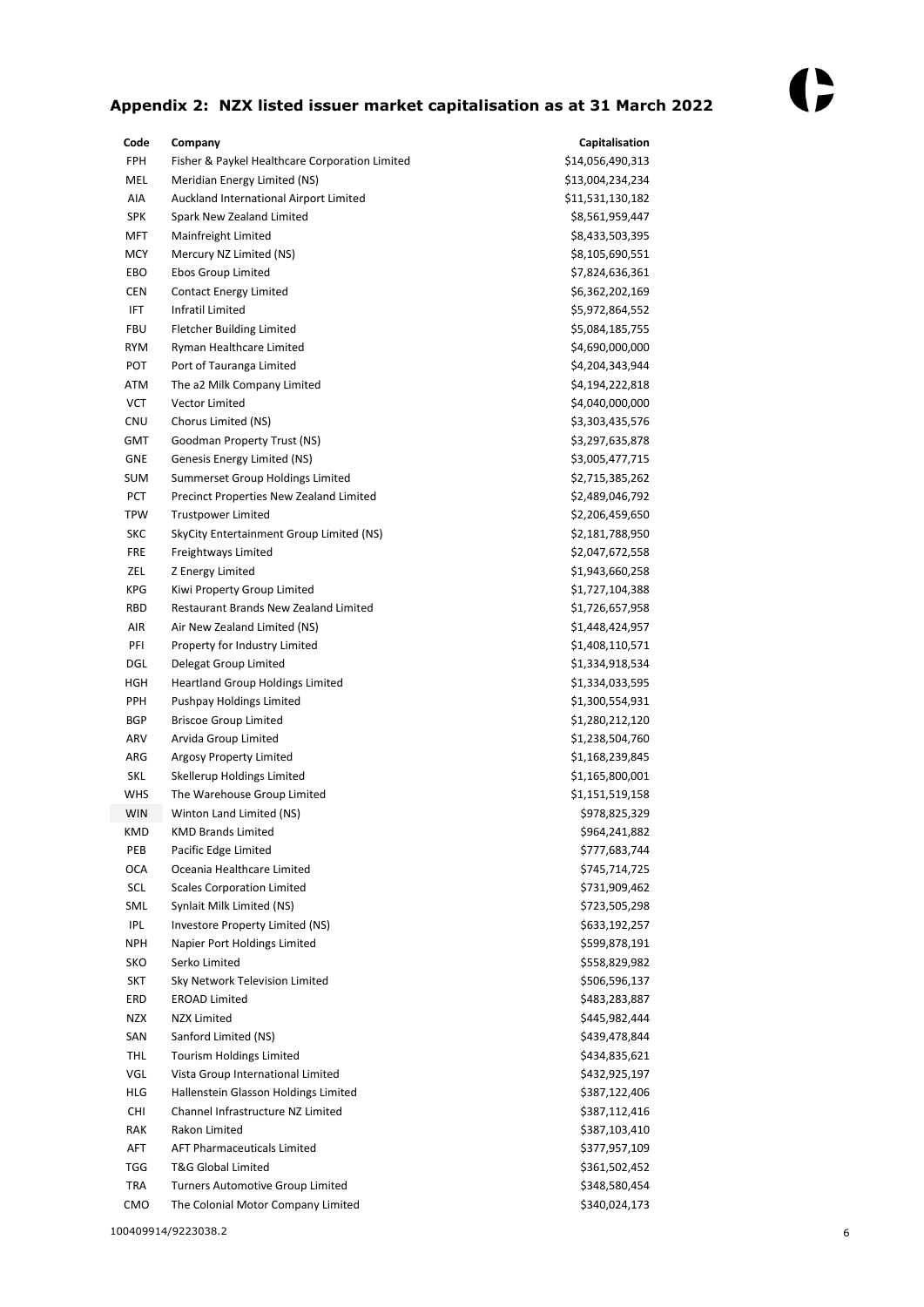| Code       | Company                                           | Capitalisation |
|------------|---------------------------------------------------|----------------|
| CDI        | <b>CDL Investments New Zealand Limited</b>        | \$339,265,367  |
| <b>NZM</b> | <b>NZME Limited</b>                               | \$337,844,804  |
| PGW        | PGG Wrightson Limited                             | \$334,394,488  |
| <b>TWR</b> | <b>Tower Limited</b>                              | \$265,638,791  |
| <b>MCK</b> | Millennium & Copthorne Hotels New Zealand Limited | \$263,696,858  |
| <b>STU</b> | Steel & Tube Holdings Limited                     | \$260,616,138  |
| SCT        | <b>Scott Technology Limited</b>                   | \$253,519,437  |
| MMH        | Marsden Maritime Holdings Limited (NS)            | \$249,868,939  |
| <b>CVT</b> | Comvita Limited                                   | \$243,343,183  |
| <b>SPN</b> | South Port New Zealand Limited                    | \$229,817,706  |
| <b>MFB</b> | My Food Bag Group Limited                         | \$225,466,897  |
| <b>SEK</b> | Seeka Limited                                     | \$211,620,941  |
| <b>GXH</b> | <b>Green Cross Health Limited</b>                 | \$190,393,169  |
| GTK        | <b>Gentrack Group Limited</b>                     | \$176,935,508  |
| SPY        | <b>Smartpay Holdings Limited</b>                  | \$167,990,899  |
| TWL        | Trade Window Holdings Limited                     | \$163,651,193  |
| MOV        | Move Logistics Group Limited                      | \$138,443,710  |
| <b>NZK</b> | New Zealand King Salmon Investments Limited       | \$129,386,687  |
| IKE        | ikeGPS Group Limited                              | \$121,065,521  |
| ARB        | ArborGen Holdings Limited                         | \$120,356,822  |
| NZL        | New Zealand Rural Land Company Limited (NS)       | \$116,474,405  |
| EVO        | <b>Evolve Education Group Limited</b>             | \$114,875,628  |
| PX1        | <b>Plexure Group Limited</b>                      | \$107,842,626  |
| RAD        | Radius Residential Care Limited                   | \$102,312,374  |
| <b>FWL</b> | <b>Foley Wines Limited</b>                        | \$98,604,222   |
| APL        | <b>Asset Plus Limited</b>                         | \$96,120,217   |
| <b>NZO</b> | New Zealand Oil & Gas Limited                     | \$86,326,127   |
| JLG        | Just Life Group Limited                           | \$75,889,113   |
| WDT        | Wellington Drive Technologies Limited             | \$74,289,315   |
| AGL        | <b>Accordant Group Limited</b>                    | \$68,292,671   |
| MWE        | Marlborough Wine Estates Group Limited            | \$66,814,676   |
| <b>NWF</b> | <b>NZ Windfarms Limited</b>                       | \$60,493,353   |
| <b>RUA</b> | Rua Bioscience Limited                            | \$59,951,707   |
| <b>MPG</b> | Metro Performance Glass Limited                   | \$55,613,426   |
| <b>BLT</b> | <b>Blis Technologies Limited</b>                  | \$52,225,866   |
| SMW        | <b>SMW Group Limited</b>                          | \$51,416,740   |
| CBD        | Cannasouth Limited                                | \$50,777,701   |
| GFL        | Geneva Finance Limited                            | \$45,219,871   |
| MEE        | Me Today Limited                                  | \$44,152,992   |
| MHM        | <b>MHM Automation Limited</b>                     | \$43,964,775   |
| PHL        | Promisia Healthcare Limited                       | \$42,569,950   |
| <b>NZA</b> | NZ Automotive Investments Limited                 | \$40,087,960   |
| SDL        | <b>Solution Dynamics Limited</b>                  | \$39,567,987   |
| <b>PYS</b> | PaySauce Limited                                  | \$38,803,469   |
| <b>BRW</b> | <b>Bremworth Limited</b>                          | \$35,973,131   |
| TAH        | Third Age Health Services Limited                 | \$28,258,000   |
| <b>SVR</b> | Savor Limited                                     | \$27,052,154   |
| <b>TRU</b> | TruScreen Group Limited                           | \$25,763,504   |
| CCC        | Cooks Coffee Company Limited                      | \$22,759,469   |
| ALF        | <b>Allied Farmers Limited</b>                     | \$22,757,083   |
| ENS        | <b>Enprise Group Limited</b>                      | \$19,389,239   |
| BFG        | <b>Burger Fuel Group Limited</b>                  | \$16,611,165   |
| QEX        | <b>QEX Logistics Limited</b>                      | \$16,142,586   |
| GEO        | Geo Limited                                       | \$13,593,661   |
| GFI        | Greenfern Industries Limited                      | \$13,168,860   |
| VTL        | Vital Limited                                     | \$11,841,271   |
| <b>GEN</b> | <b>General Capital Limited</b>                    | \$10,420,217   |
| <b>NTL</b> | New Talisman Gold Mines Limited                   | \$9,567,916    |
| SCY        | Smiths City Group Limited                         | \$7,376,341    |

\$300m cut-off

()